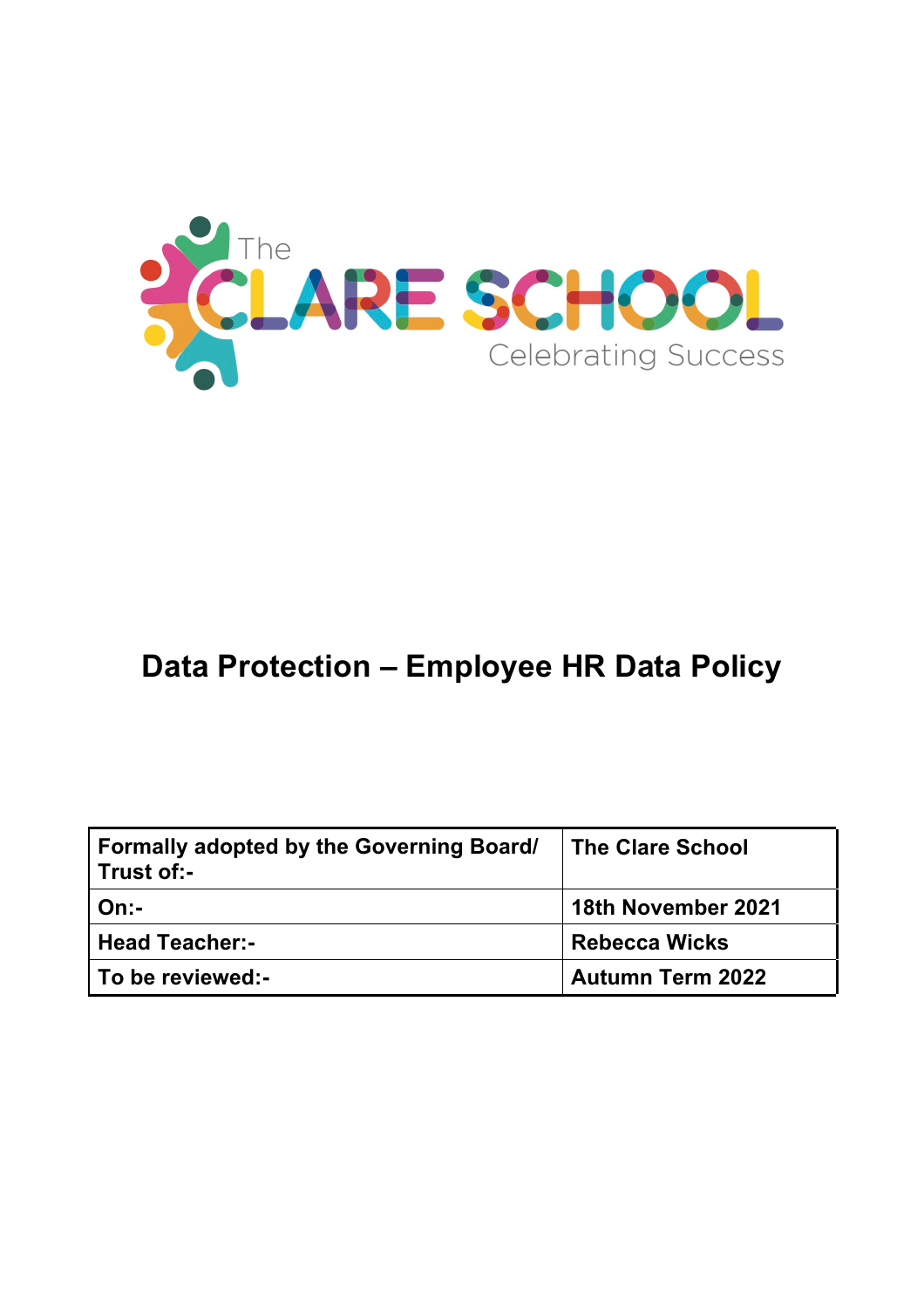

# **Data Protection – Employee HR Data Policy P320**

# **Contents**

# **(Click on the headings below to jump to the relevant section)**

| 2.             |  |  |  |
|----------------|--|--|--|
| 3 <sub>1</sub> |  |  |  |
| 4.             |  |  |  |
| 5.             |  |  |  |
| 6.             |  |  |  |
| 7 <sub>1</sub> |  |  |  |
| 8.             |  |  |  |
|                |  |  |  |
|                |  |  |  |
|                |  |  |  |
|                |  |  |  |

#### **1. Introduction**

The General Data Protection Regulations enforced from 25 May 2018 strengthen data protection requirements across the EU. This policy focuses specifically on data protection from an HR employee data point of view.

Through the implementation of this policy, the Governing Board/the Trust will be mindful of the employer obligation to seek to maintain and protect the mental health and wellbeing of all staff as far as is reasonably practicable.

#### **2. Purpose**

This school is committed to being transparent about how it collects and uses the personal data of its workforce, and to meeting its data protection obligations. This policy sets out the school's commitment to data protection, and individual rights and obligations in relation to personal data.

This policy applies to the personal data of job applicants, employees and former employees, referred to as HR-related personal data. [This policy does not apply to the personal data of clients or other personal data processed for business purposes.]

The school has appointed **The DPO Centre** as the person with responsibility for data protection compliance within the school. They can be contacted at **dpo@clareschool.com** Questions about this policy, or requests for further information, should be directed to them.

#### **3. Definitions**

**"Personal data"** is any information that relates to a living individual who can be identified from that information. Processing is any use that is made of data, including collecting, storing, amending, disclosing or destroying it.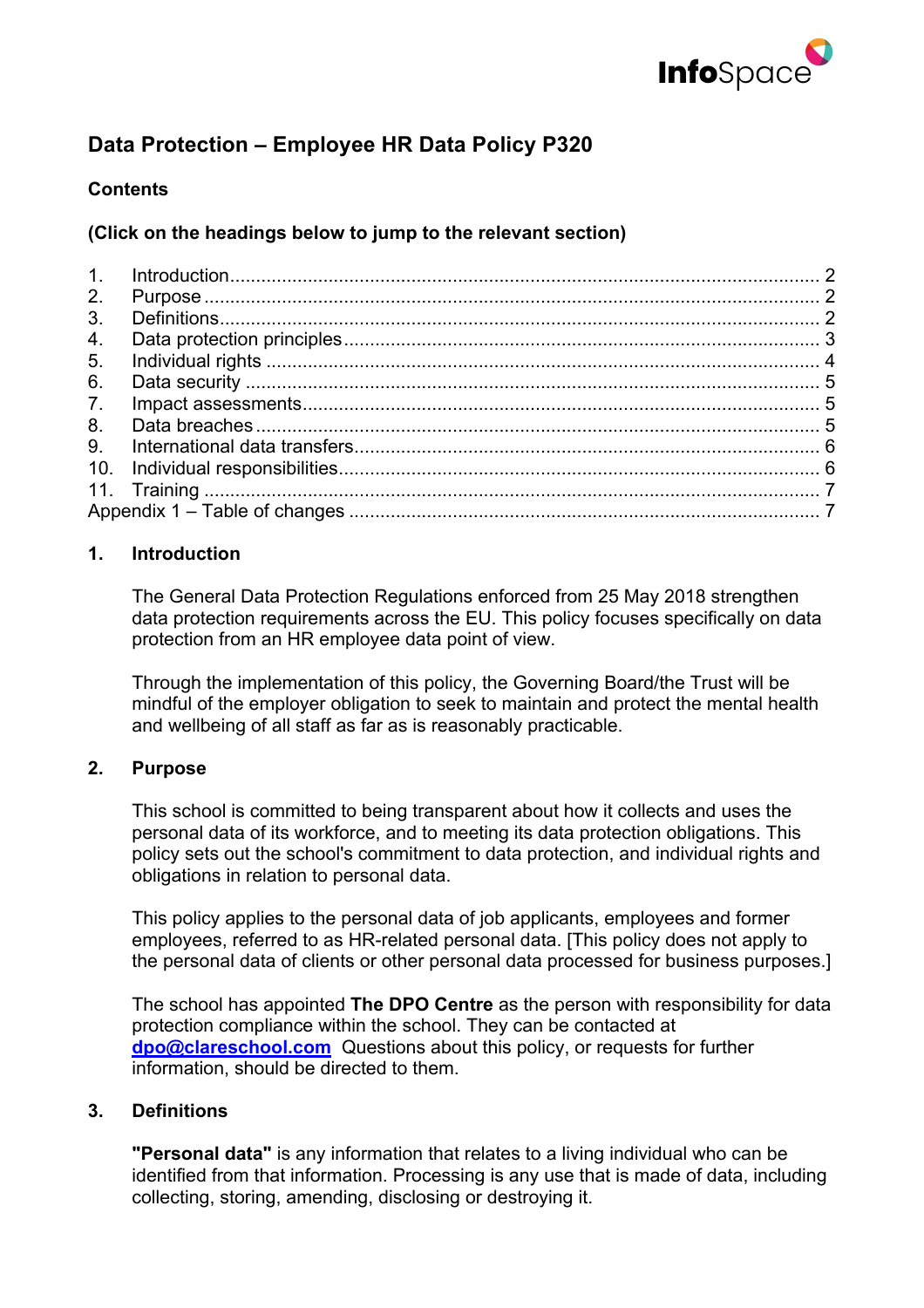

**"Special categories of personal data"** means information about an individual's racial or ethnic origin, political opinions, religious or philosophical beliefs, trade union membership, health, sex life or sexual orientation and biometric data.

**"Criminal records data"** means information about an individual's criminal convictions and offences, and information relating to criminal allegations and proceedings.

# **4. Data protection principles**

The school processes HR-related personal data in accordance with the following data protection principles:

- The school processes personal data lawfully, fairly and in a transparent manner.
- The school collects personal data only for specified, explicit and legitimate purposes.
- The school processes personal data only where it is adequate, relevant and limited to what is necessary for the purposes of processing.
- The school keeps accurate personal data and takes all reasonable steps to ensure that inaccurate personal data is rectified or deleted without delay.
- The school keeps personal data only for the period necessary for processing.
- The school adopts appropriate measures to make sure that personal data is secure, and protected against unauthorised or unlawful processing, and accidental loss, destruction or damage.

The school tells individuals the reasons for processing their personal data, how it uses such data and the legal basis for processing in its privacy notices. It will not process personal data of individuals for other reasons. Where the school relies on its legitimate interests as the basis for processing data, it will carry out an assessment to ensure that those interests are not overridden by the rights and freedoms of individuals.

Where the school processes special categories of personal data or criminal records data to perform obligations or to exercise rights in employment law, this is done in accordance with data protection legal requirements.

The school will update HR-related personal data promptly if an individual advises that their information has changed or is inaccurate.

Personal data gathered during the employment relationship, is held in the individual's personnel file (in hard copy or electronic format, or both), on HR systems and with **[EducationHR provider]**. The periods for which the school holds HR-related personal data are contained in its privacy notices to individuals.

The school keeps a record of its processing activities in respect of HR-related personal data in accordance with the requirements of the General Data Protection Regulation (GDPR).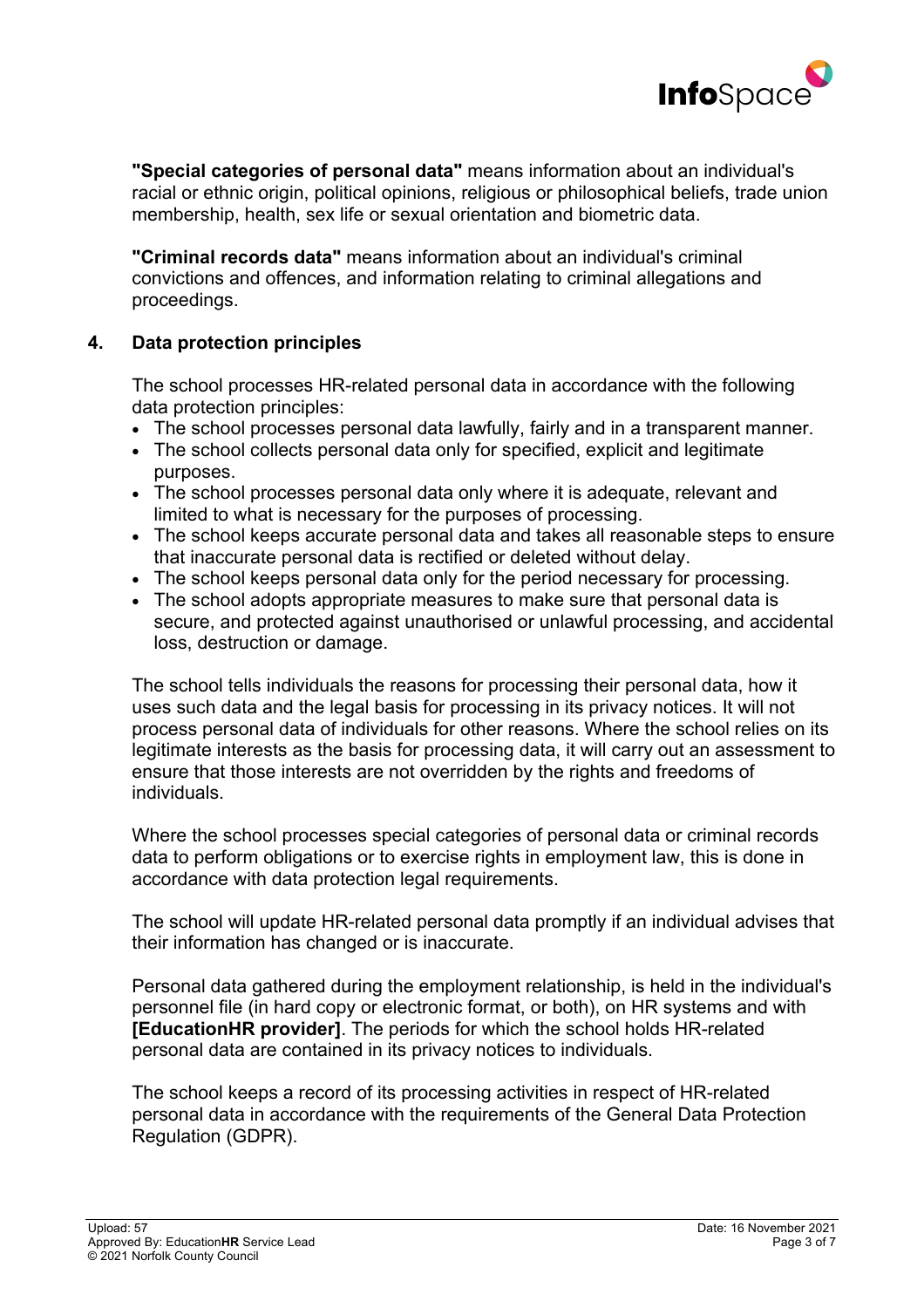

# **5. Individual rights**

As a data subject, individuals have a number of rights in relation to their personal data.

#### 5.1 Subject access requests

Individuals have the right to make a subject access request (verbal or written). If an individual makes a subject access request, the school will tell them:

- whether or not their data is processed and if so why, the categories of personal data concerned and the source of the data if it is not collected from the individual;
- to whom their data is or may be disclosed, including to recipients located outside the European Economic Area (EEA) and the safeguards that apply to such transfers;
- for how long their personal data is stored (or how that period is decided);
- their rights to rectification or erasure of data, or to restrict or object to processing;
- their right to complain to the Information Commissioner if they think the school has failed to comply with their data protection rights; and
- whether or not the school carries out automated decision-making and the logic involved in any such decision-making.

The school will also provide the individual with a copy of the personal data undergoing processing. This will normally be in electronic form if the individual has made a request electronically, unless they agrees otherwise.

Option - If the individual wants additional copies, the school will charge a fee, which will be based on the administrative cost to the school of providing the additional copies.

To make a subject access request, the individual should send the request to **office@clare.norfolk.sch.uk** In some cases, the school may need to ask for proof of identification before the request can be processed. The school will inform the individual if it needs to verify their identity and the documents it requires.

The school will normally respond to a request within a period of one month from the date it is received. In some cases, such as where the school processes large amounts of the individual's data, it may respond within three months of the date the request is received. The school will write to the individual within one month of receiving the original request to tell them if this is the case.

If a subject access request is manifestly unfounded or excessive, the school is not obliged to comply with it. Alternatively, the school can agree to respond but will charge a fee, which will be based on the administrative cost of responding to the request. A subject access request is likely to be manifestly unfounded or excessive where it repeats a request to which the school has already responded. If an individual submits a request that is unfounded or excessive, the school will notify them that this is the case and whether or not it will respond to it.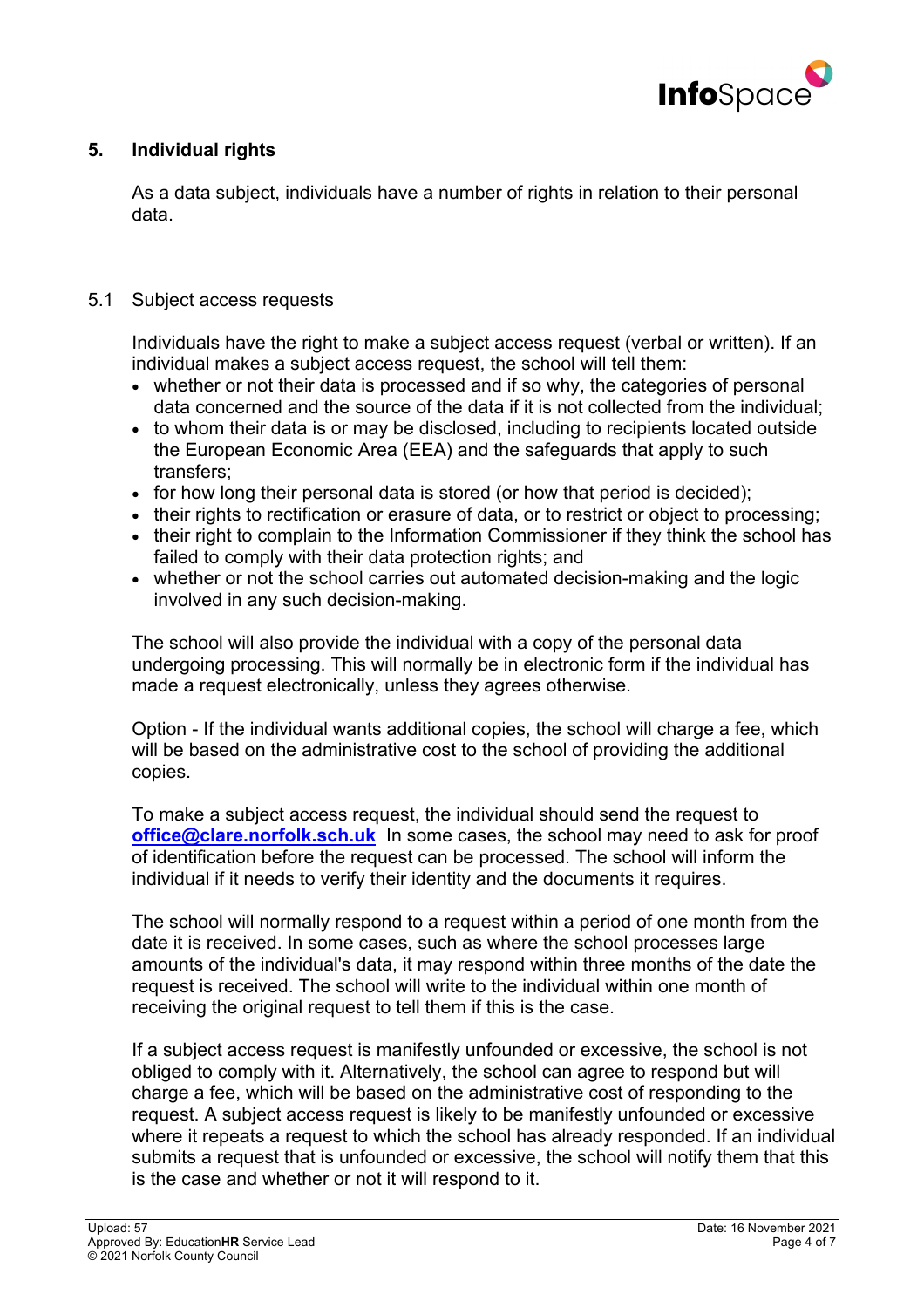

# 5.2 Other rights

Individuals have a number of other rights in relation to their personal data. They can require the school to:

- rectify inaccurate data:
- stop processing or erase data that is no longer necessary for the purposes of processing;
- stop processing or erase data if the individual's interests override the school's legitimate grounds for processing data (where the school relies on its legitimate interests as a reason for processing data);
- stop processing or erase data if processing is unlawful; and
- stop processing data for a period if data is inaccurate or if there is a dispute about whether or not the individual's interests override the school's legitimate grounds for processing data.

To ask the school to take any of these steps, the individual should send the request to **office@clare.norfolk.sch.uk**

# **6. Data security**

The school takes the security of HR-related personal data seriously. The school has internal policies and controls in place to protect personal data against loss, accidental destruction, misuse or disclosure, and to ensure that data is not accessed, except by employees in the proper performance of their duties**. The school adheres to the Data Protection Policy in relation to all data.**

Where the school engages third parties to process employee personal data on its behalf (e.g. third party HR provider, Occupational Health), such parties do so on the basis of written instructions, are under a duty of confidentiality and are obliged to implement appropriate technical and organisational measures to ensure the security of data. Further information regarding what is processed can be viewed in the school's privacy notice.

#### **7. Impact assessments**

Some of the processing that the school carries out may result in risks to privacy. Where processing would result in a high risk to individual's rights and freedoms, the school will carry out a data protection impact assessment to determine the necessity and proportionality of processing. This will include considering the purposes for which the activity is carried out, the risks for individuals and the measures that can be put in place to mitigate those risks.

#### **8. Data breaches**

If the school discovers that there has been a breach of HR-related personal data that poses a risk to the rights and freedoms of individuals, it will report it to the Information Commissioner within 72 hours of discovery (NB. The 72 hours includes weekends and holidays). The school will record all data breaches regardless of their effect.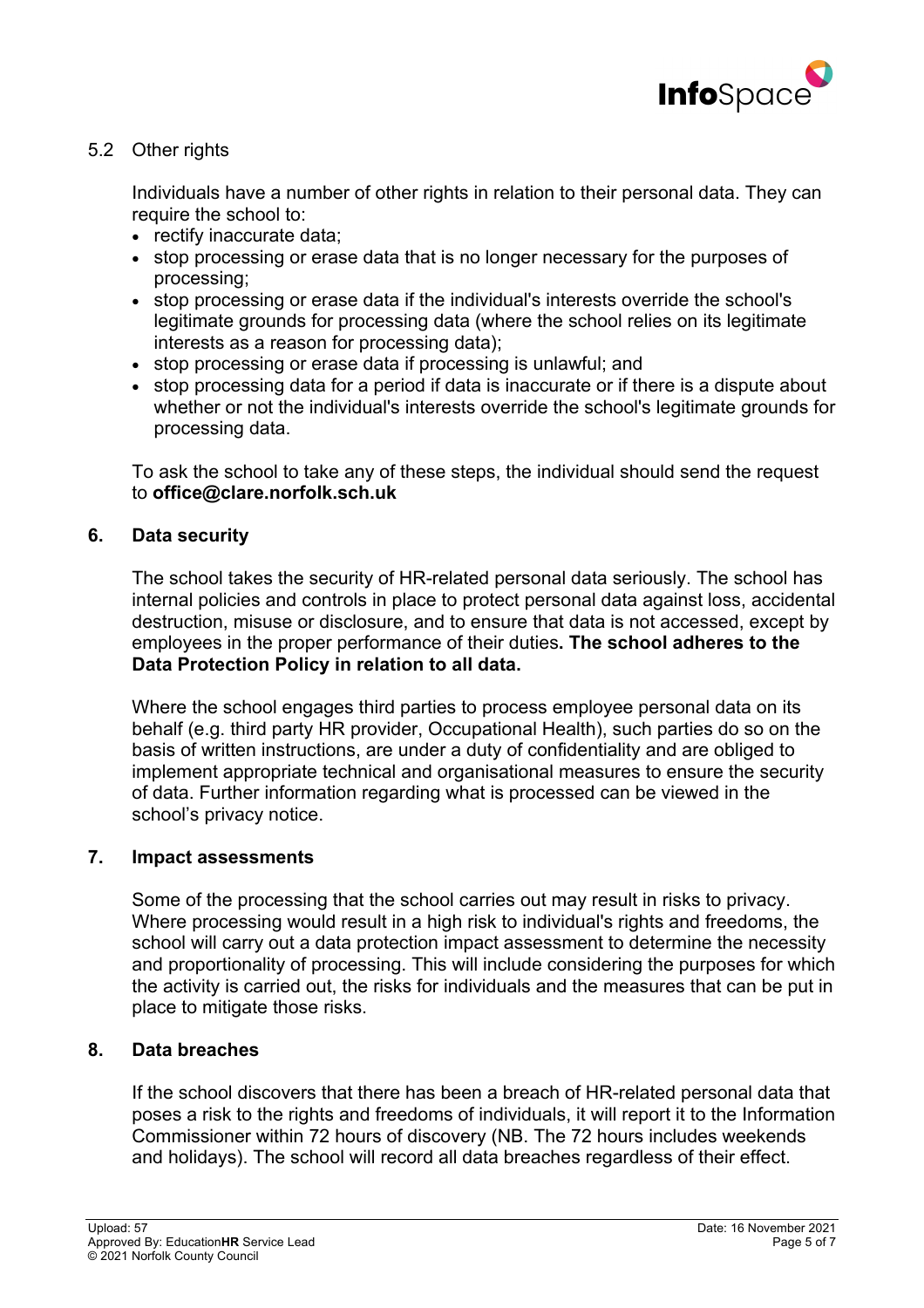

If the breach is likely to result in a high risk to the rights and freedoms of individuals, it will tell affected individuals that there has been a breach and provide them with information about its likely consequences and the mitigation measures it has taken. If an employee uncovers a data breach, they must report it **to [insert name and job title]** immediately.

#### **9. International data transfers**

The school will not transfer HR-related personal data to countries outside the EEA.

#### **10. Individual responsibilities**

Individuals are responsible for helping the school keep their personal data up to date. Individuals should let the school know if data provided to the school changes, for example if an individual moves house or changes their bank details.

Individuals may have access to the personal data of other individuals in the course of their employment. Where this is the case, the school relies on individuals to help meet its data protection obligations to staff, pupils, parents and suppliers.

Individuals who have access to personal data are required:

- to access only data that they have authority to access and only for authorised purposes;
- not to disclose data except to individuals (whether inside or outside the school) who have appropriate authorisation;
- to keep data secure (for example by complying with rules on access to premises, computer access, including password protection, and secure file storage and destruction);
- not to remove personal data, or devices containing or that can be used to access personal data, from the school's premises without adopting appropriate security measures (such as encryption or password protection) to secure the data and the device;
- not to store personal data on local drives or on personal devices that are used for work purposes; and
- to report data breaches of which they become aware to **Helen Stanger immediately.**

#### **[Further details about the school's security procedures can be found in its data security policy.]**

Failing to observe these requirements may amount to a disciplinary offence, which will be dealt with under the school's disciplinary procedure. Significant or deliberate breaches of this policy, such as accessing employee or customer data without authorisation or a legitimate reason to do so, may constitute gross misconduct and could lead to dismissal without notice.